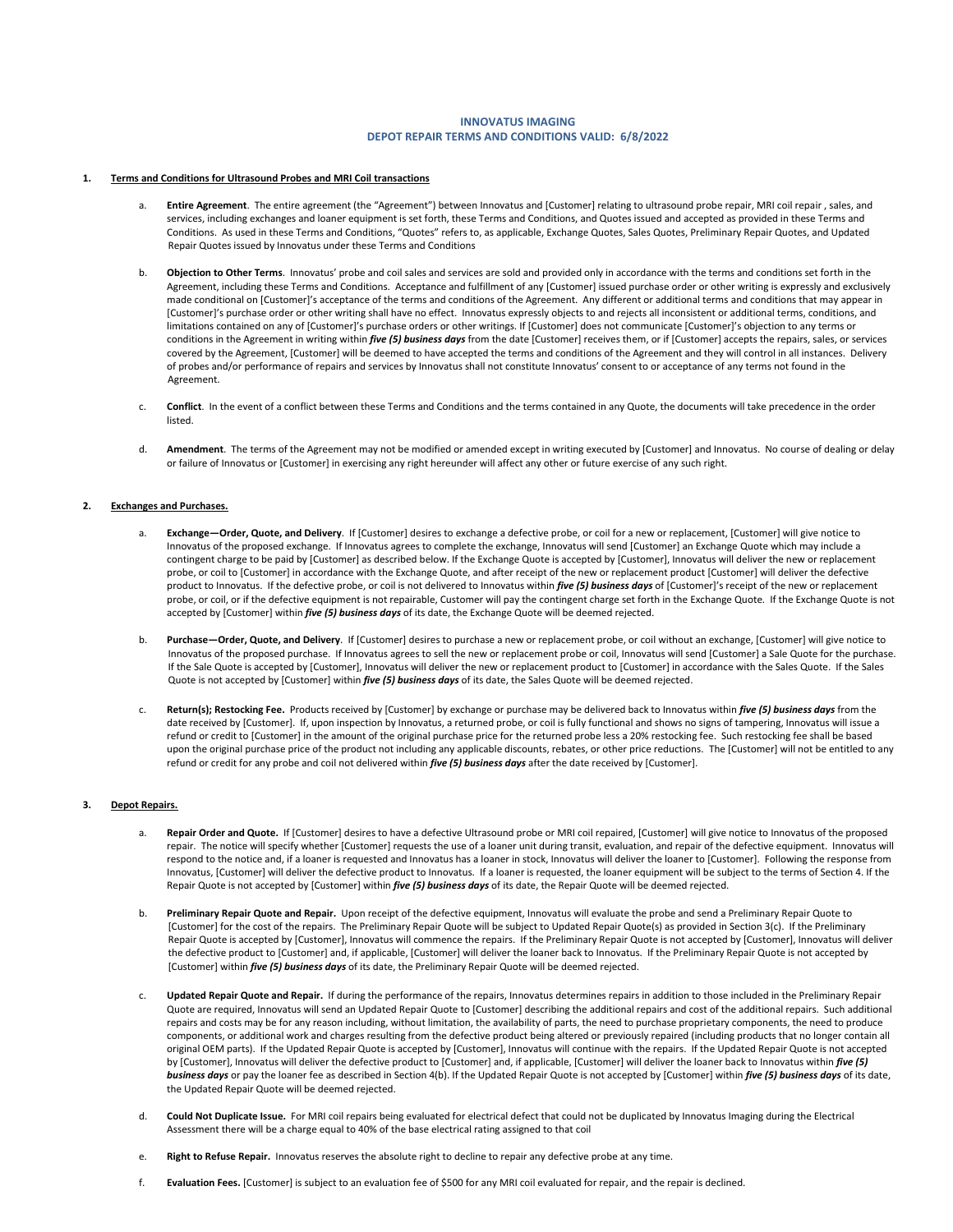#### **4. Loaner Equipment**

- a. Delivery and Return of a Loaner. If [Customer] requests a loaner probe and/or coil for temporary use during repair of defective equipment, Innovatus will deliver the loaner probe, or coil if Innovatus has an appropriate loaner probe in stock. [Customer] will deliver the loaner back to Innovatus within *five (5) business days* after, as applicable:
	- i. The repaired defective probe or coil is delivered to [Customer] or<br>ii [Customer] does not authorize Innovatus to complete the repairs
	- [Customer] does not authorize Innovatus to complete the repairs on the defective probe or coil in accordance with the Preliminary Repair Quote or an Updated Repair Quote. If the repair is not authorized by [Customer] an evaluation fee will apply.
- b. Charges for Loaner Probe or Coil. Repairs Authorized. If [Customer] authorizes Innovatus to complete the repairs on the defective product, there will be no charge to [Customer] for the use of the loaner. Unless [Customer] fails to deliver the loaner back to Innovatus within *five (5) business days* following receipt by [Customer] of the repaired defective equipment. If [Customer] fails to so deliver the probe or coil loaner within such *five (5) business days*, Customer will be charged as follows:
	- i. **Probes**. \$150.00 per business day (commencing on the *fifth (5th) business day* after [Customer]'s receipt of the repaired defective probe), if the loaner probe is delivered back to Innovatus within thirty (30) calendar days after receipt of the repaired defective probe, or
	- ii. The full value of the loaner probe as determined by Innovatus if the loaner probe is not delivered to Innovatus within such thirty (30) calendar days (and upon payment of the full value the loaner probe will become the property of [Customer]).
	- iii. **MRI coils.** \$500.00 flat fee plus \$150.00 per business day if the loaner coil is not delivered back to Innovatus within *five (5) business days* upon receipt of the repaired defective coil, or
	- iv. The full value of the loaner coil as determined by Innovatus. If the loaner coil is not delivered back to Innovatus within thirty (30) calendar days (and upon payment of the loaner coil will become the property of [Customer].
- Charges for Loaner. Repairs not Authorized. If [Customer] does not authorize Innovatus to complete the repairs on the defective probe or coil in accordance with the Preliminary Repair Quote or an Updated Repair Quote, [Customer] will be charged the applicable loaner fee for the use of the loaner. In addition to the loaner fee, if [Customer] fails to deliver the loaner back to Innovatus within *five (5) business days* following [Customer]'s failure to authorize the repairs, Customer will be charged as follows:
	- i. **Probes.** \$150 per business day (commencing on the *fifth (5th) business day* after failure to authorize the repairs) if the loaner probe is not delivered to Innovatus within thirty (30) calendar days after failure to authorize the repairs, or
	- ii. The full value of the loaner probe if the loaner probe is not delivered to Innovatus within such thirty (30) calendar days (and upon payment of the full value the loaner probe will become the property of [Customer]).
	- iii. **MRI Coils**. \$500.00 flat fee, plus \$150 per business day if the loaner coils is not delivered back to Innovatus within *five (5) business days* upon receipt of the repaired defective coil, or
	- iv. The full value of the loaner coil as determined by Innovatus. If the loaner coil is not delivered back to Innovatus within thirty calendar (30) days (and upon payment of the loaner coil will become the property of [Customer].
- d. **Damage to Loaner**. In addition to the charges in Sections 4(b) or (c), if upon inspection by Innovatus, a loaner delivered back to Innovatus is determined to be damaged or in need of repair or replacement, Innovatus will invoice [Customer] in an amount equal to the amount (not less than zero) by which [1] the lower of (i) the Innovatus repair List price for the probe or coil, if repairable, or (ii) the full value of the loaner as determined by Innovatus exceeds [2] the amount already paid in accordance with Sections 4(b) or (c).

# **5. Delivery.**

- a. **Deliveries to [Customer].** Unless otherwise set forth in a Quote, all deliveries to [Customer] will be F.O.B. Origin addressed to [Customer]'s ship to address specified in the Agreement.
- b. Deliveries to Innovatus. Prior to delivery of a probe or coil (exchange, loaner, and warranty claim) to Innovatus, [Customer] will obtain an RMA# from Innovatus for the delivery of the probe or coil. Unless otherwise set forth in RMA, all deliveries to Innovatus will be F.O.B. Destination (except deliveries of probes subject to warranty claims will be F.O.B. Origin) addressed to Innovatus' ship to address specified in the Agreement. The RMA # will be clearly visible on the box.
- c. **Shipping fees for cancelled order.** If an order is cancelled and a loaner was shipped Innovatus Imaging requires a P.O. to bill for the loaner fee, the shipping costs of the loaner and the return of the damaged product.

## **6. Pricing, Invoices, and Payment.**

- a. Pricing. Pricing for repairs, sales, and services will be set forth in the applicable Quote. All pricing is subject to change based on availability. The pricing for repairs, sales, and services provided under the Quote may reflect or be subject to discounts, rebates, or other price reduction programs.
- b. **Invoices and Payment.** All invoices are due net 30 business days on the total invoiced amount. No other payment terms will be permitted unless approved in writing by Innovatus.
- **7. Orders, Quotes, and other Notices.** All orders, Quotes, and other notices or communications contemplated in the Agreement shall be in writing and shall be deemed effective when delivered to the address provided in the Agreement. [Customer] and Innovatus each may specify a different address by giving notice to the other.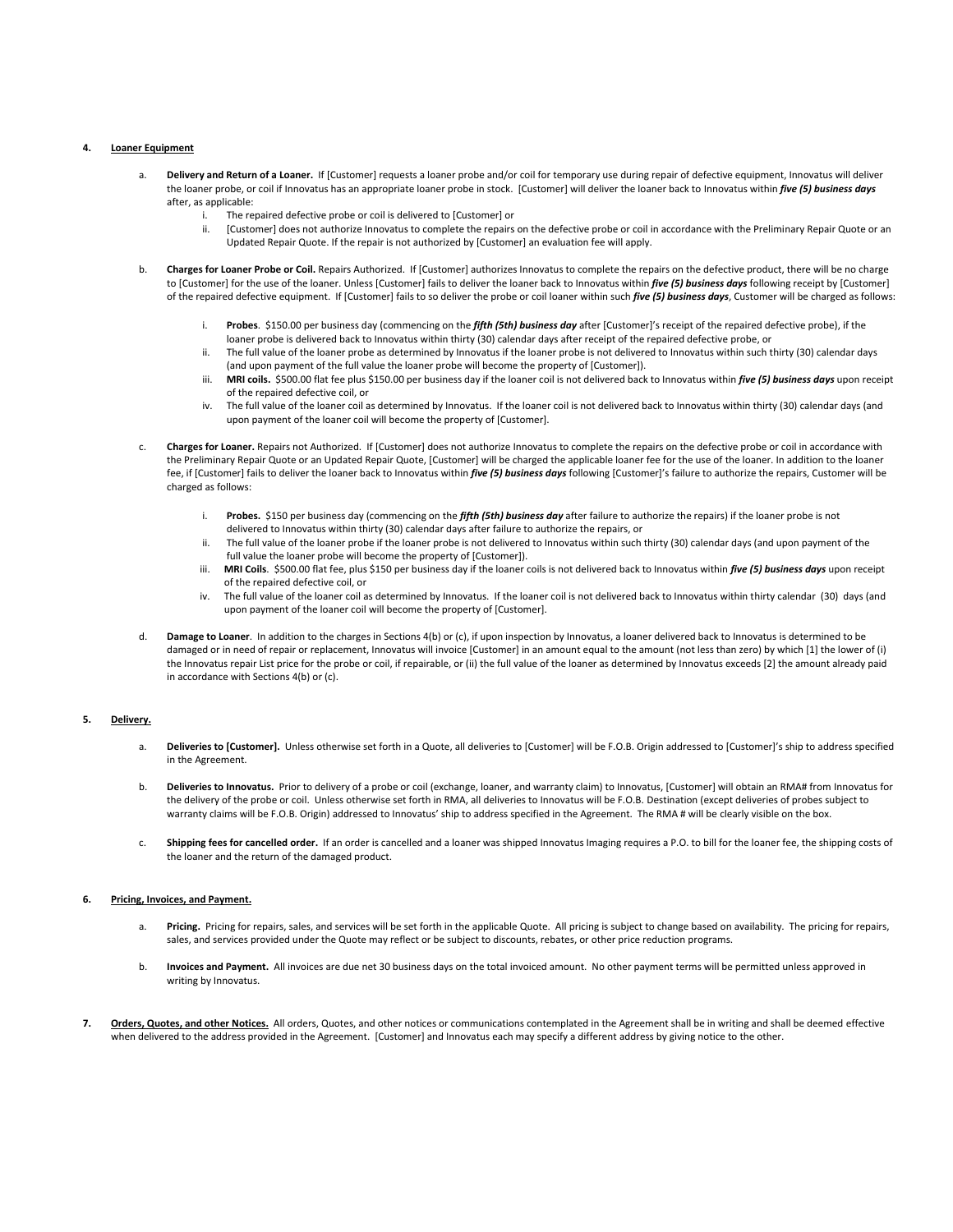## **8. Warranty; Exclusions; Limitation of Liability.**

- Warranty. Unless otherwise specified by Innovatus in writing, Innovatus warrants that the specific repair performed by Innovatus and/or any new or replacement probe and coil sold to or exchanged with [Customer], will be free from defects in workmanship or material under proper, normal use for the following periods from the date Innovatus delivers either the probe, or coil that is repaired by Innovatus back to [Customer] or delivers [Customer] the new or replacement probe, or coil. During the warranty period, there shall be no charge to [Customer] for any action deemed necessary by Innovatus, including parts, travel, or labor to fulfill the terms of the warranty, during normal business hours (8:00 a.m. to 6:00 p.m. EST/EDT, Monday through Friday, except holidays). If it is determined the defect or problem is not directly related to a specific repair performed and warranted hereunder, or if the defect or problem is a result of misuse or abuse, Innovatus shall at [Customer]'s option: (i) repair the probe, or coil and charge [Customer] Innovatus' agreed upon price for the repair, (ii) deliver the probe or coil to [Customer] unrepaired, or (iii) source a replacement product at current market price.
	- i. 180 business days for TEE, 3D/4D mechanical, and 3D/4D or Matrix solid state probes<br>ii. 365 business days Standard probes
	- 365 business days Standard probes
	- iii. 180 business days MRI Coils
- b. **Exclusions.** EXCEPT AS PROVIDED IN SECTION 8(a), INNOVATUS EXPRESSLY DISCLAIMS ALL WARRANTIES OF ANY KIND, EXPRESS OR IMPLIED, INCLUDING WITHOUT LIMITATION IMPLIED WARRANTIES OF MERCHANTABILITY, NONINFRINGEMENT, AND FITNESS FOR A PARTICULAR PURPOSE, AND ALL SUCH WARRANTIES ARE EXPRESSLY EXCLUDED.
- c. **Limitation of Liability.** IN NO EVENT SHALL INNOVATUS BE LIABLE FOR ANY LOST PROFITS OR INCIDENTAL OR CONSEQUENTIAL DAMAGES ARISING OUT OF OR IN CONNECTION WITH THE USE OR OPERATION OF INNOVATUS' PROBES OR COILS OR FOR ANY REPAIRS OR OTHER SERVICES. IN NO EVENT IS INNOVATUS RESPONSIBLE FOR DAMAGES THAT EXCEED THE PAYMENT, IF ANY, RECEIVED BY INNOVATUS FOR THE PROBE OR SERVICE FURNISHED, OR TO BE FURNISHED, PURSUANT TO THE AGREEMENT. Some states do not allow the exclusions on limitation of incidental or consequential damages, so the above limitations may not apply. [CUSTOMER] AGREES THAT INNOVATUS' LIABILITY HEREUNDER FOR DAMAGES, REGARDLESS OF THE FORM OF ACTION, SHALL NOT EXCEED THE TOTAL AMOUNT PAID BY [CUSTOMER] TO INNOVATUS FOR THE PROBE AND SERVICE UNDER THE APPLICABLE QUOTE. [Customer] and Innovatus agree that amounts stated herein are fair under the circumstances and that the prices charged by Innovatus to [Customer] reflect such limitation of liability.
- **9. Indemnity.** On demand, [Customer] agrees to defend, indemnify, and hold Innovatus harmless from all claims, suits, actions, proceedings, investigations, judgments, deficiencies, damages, settlements, liabilities, and expenses (including reasonable legal fees and expenses) asserted by Innovatus or its employees (former and current employees) or any third-party arising out of, resulting from, or caused by [Customer], its suppliers, subcontractors, agents, or any of its former and current employees resulting from [Customer]'s (i) acts or omissions, and (ii) breaches of this Agreement or (iii) violation of applicable laws.

#### **10. Miscellaneous.**

- a. Subcontracting. Innovatus may subcontract any of the services it is obligated to perform pursuant to the Agreement without the prior consent of [Customer].
- b. **Force Majeure.** Innovatus will not be responsible for delays or non-performance directly or indirectly caused by any acts of God, fire, explosion, war, accident, action by governmental authority, inability to procure supplies and raw materials, delays in transportation, work stoppage, court order, and other causes beyond Innovatus' reasonable control.
- Governing Law and Jurisdiction. The Agreement shall be construed in accordance with the laws of the Commonwealth of Pennsylvania, United States of America, not including its principles of conflicts of laws. Innovatus and [Customer] each hereby: (a) agrees that any suit or proceeding may be brought in any state or federal court of competent jurisdiction sitting in Pittsburgh, Pennsylvania, and submit to the jurisdiction of such courts, and (b) waives any objection to the laying of venue, any claim that such litigation has been brought in an inconvenient forum, and any objection that such court does not have jurisdiction over either party.
- HIPAA. Innovatus represents that it is not a Business Associate as defined in the Health Insurance Portability and Accountability Act ("HIPAA") implementing regulations, found at 45 CFR § 160.103. The functions Innovatus is required to perform hereunder do not involve the creation, receipt, maintenance, transmission, use, or disclosure of Protected Health Information ("PHI"). To the extent any creation, receipt, maintenance, transmission, use, or disclosure of PHI does occur, it is covered under the incidental disclosure rule found in 45 CFR 164.502(a)(1). In addition, to the extent any incidental disclosure occurs, Innovatus agrees to keep all such information confidential.